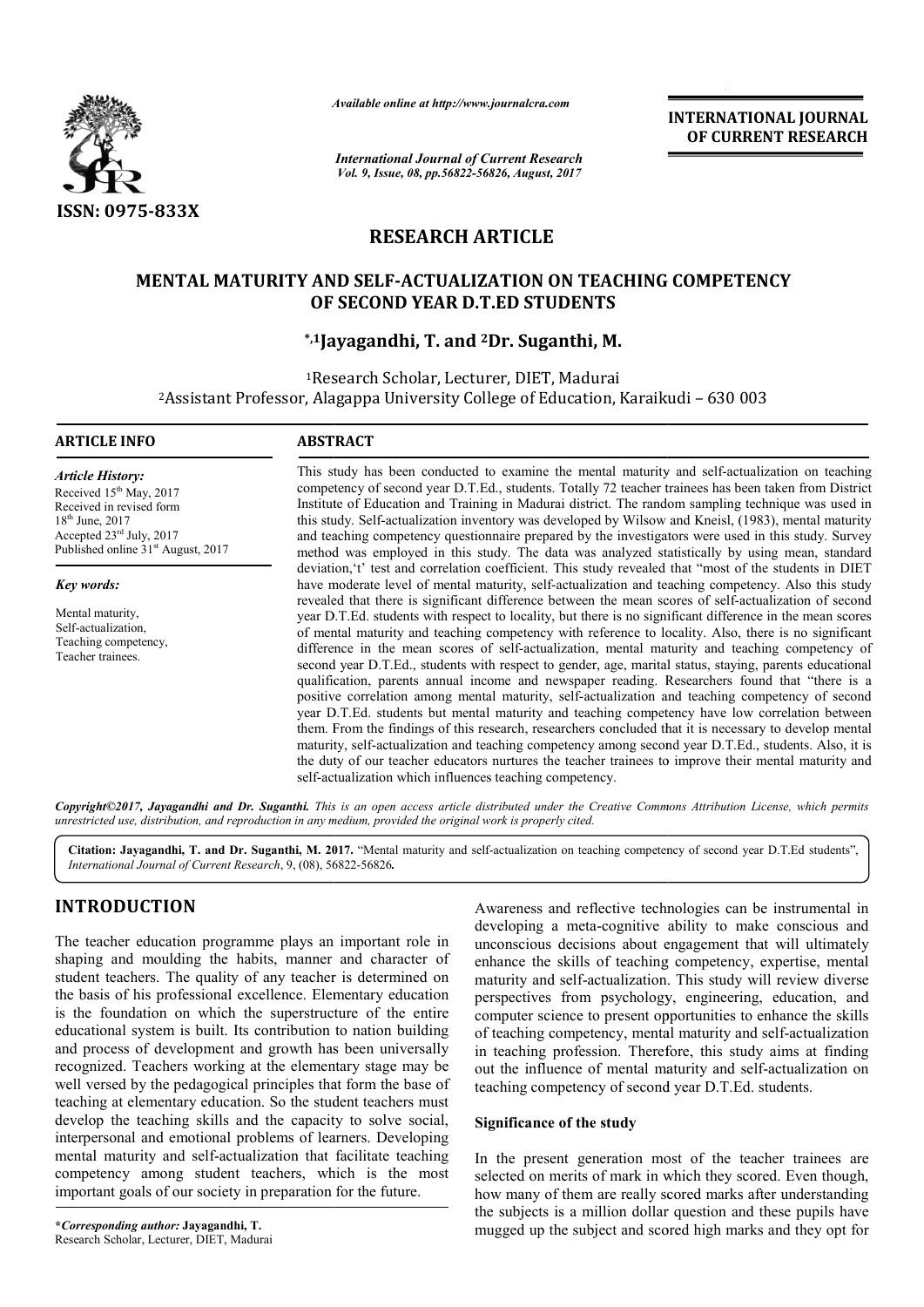teacher training. When they come to the class they really feel difficult in handling classes and in practice teaching schools and peer teaching also. We could find the difference of competency between the students. Those students who scored high marks after understanding the subject can easily handle the classes. Whereas the students who mugged up and scored high marks are finding difficulties in teaching. This is the real problem of many teacher trainees. Hence whatever the subject is taught by the teacher trainee to the student should be through in understanding then only the student can understand the same and he can be a successful student. Self-actualization creates a desire for self fulfillment. Self-actualization makes the students to solve problems in any situation. This tendency might be phrased as the desire to become more and more, what one is, to become everything that one is capable of becoming. In the present situation, students come from different families and different backgrounds. They have to adjust with the fast changing environmental conditions and they have to show better competency. There are many factors to show their teaching competency. The investigator has selected mental maturity and self actualization on teaching competency of second year D.T.Ed. students.

## **Review literature**

## **Studies related to mental maturity**

Gupta, O.A., (1977) studied intelligence as a function of class achievement and found that (i) intelligence grew up to fifteen years and declined thereafter in high scholastic achievement adolescents and low scholastic achievement girls. Intelligence declined up to fifteen years and grew thereafter in low scholastic achievement boys and high scholastic achievement girls.

Behai (1982) studied the relationship of intelligence with achievement at two Piagetian stages of concrete and formal thinking and found positive and significant correlations between intelligence and achievement in social studies, science and first language at both stages.

## **Studies related to Self-Actualization**

Ebtesam Pajouhandeh (2013), conducted a study on "Personal Development and Self-Actualization of students in the new environment". This study assessed the correlation of personal development with self-actualization in non-domestic students. The research population included 100 students composed of two groups : main group 50 students (25 girls and 25 boys) and 50 local students for control group (25 girls and 25 boys). They all were selected randomly from student's dormitories and university. They were evaluated by Kettle's 16 factor test and self actualization Inventory (SAI). The data was analysed by correlation coefficient. In both groups, there is a positive correlation between personality development and selfactualization. There was significant difference at the 0.05 level between the scores earned by main and control groups.

Allan Okech, Crystal Renee Chambers (2012), conducted a study on "Gender Differences in self-actualization among a sample of Black University students was assessed using the short index of self-actualization. The eta square index indicated that a medium amount of the variance of the self actualization variable in Black University students was accounted for by gender. Specifically, Black female University students reported more self-actualization than Black males. However, greater relative self-actualization achievement to

their same raced male peers does not address relative achievement to other peers or abolish the need for challenges and concerns of black women college students to be considered.

## **Studies related to teaching competency**

Naseema, C and Ayishai, TC (1995) investigated "Satisfaction as a predictor of perceived teaching competence". To find out whether job satisfaction can predict perceived teaching competence. 130 physical science teachers in secondary schools in Kerala were selected. Teaching competence rating scale and job satisfaction questionnaire. Multiple correlation analysis, 'R' interms of beta co-efficient and zero order 'r' were used. Major finding is perceived teaching competence was found to be significant. Madhusudan and Yeli (2004) studied, about the effect of teacher competency on students achievement at minimum levels of learning, and found teaching competency to be significant determining factor in students achievement in MLL in Mathematics and Kannada of IV class children.

## **Objectives of the study**

The present study intends to find out the influence of mental maturity and self-actualization on teaching competency of teacher trainees.

- 1. To find out the level of mental maturity, selfactualization and teaching competency of second year D.T.Ed. students.
- 2. To find out the difference in the mean scores of mental maturity, self-actualization and teaching competency of second year D.T.Ed. students with respect to gender, age, locale, marital status, staying, parents educational qualification, parents annual income and newspaper reading.
- 3. To find out the significant relationship between mental maturity, self-actualization and teaching competency of second year D.T.Ed. students.

## **Hypothesis**

On the basis of the objectives of the study, the following hypothesis is formulated.

- 1. The level of mental maturity, self-actualization and teaching competency of second year D.T.Ed. students is high.
- 2. There is no significant difference in the mean scores of mental maturity, self-actualization and teaching competency of second year D.T.Ed. students with respect to gender, age, locale, marital status, staying, parents educational qualification, parents annual income and newspaper reading.
- 3. There is no significant relationship between mental maturity, self actualization and teaching competency.

## **MATERIALS AND METHDOS**

The investigator has adopted random sampling. Survey method was used to study mental maturity and self-actualization on teaching competency of second year D.T.Ed. students in District Institute of Education and training.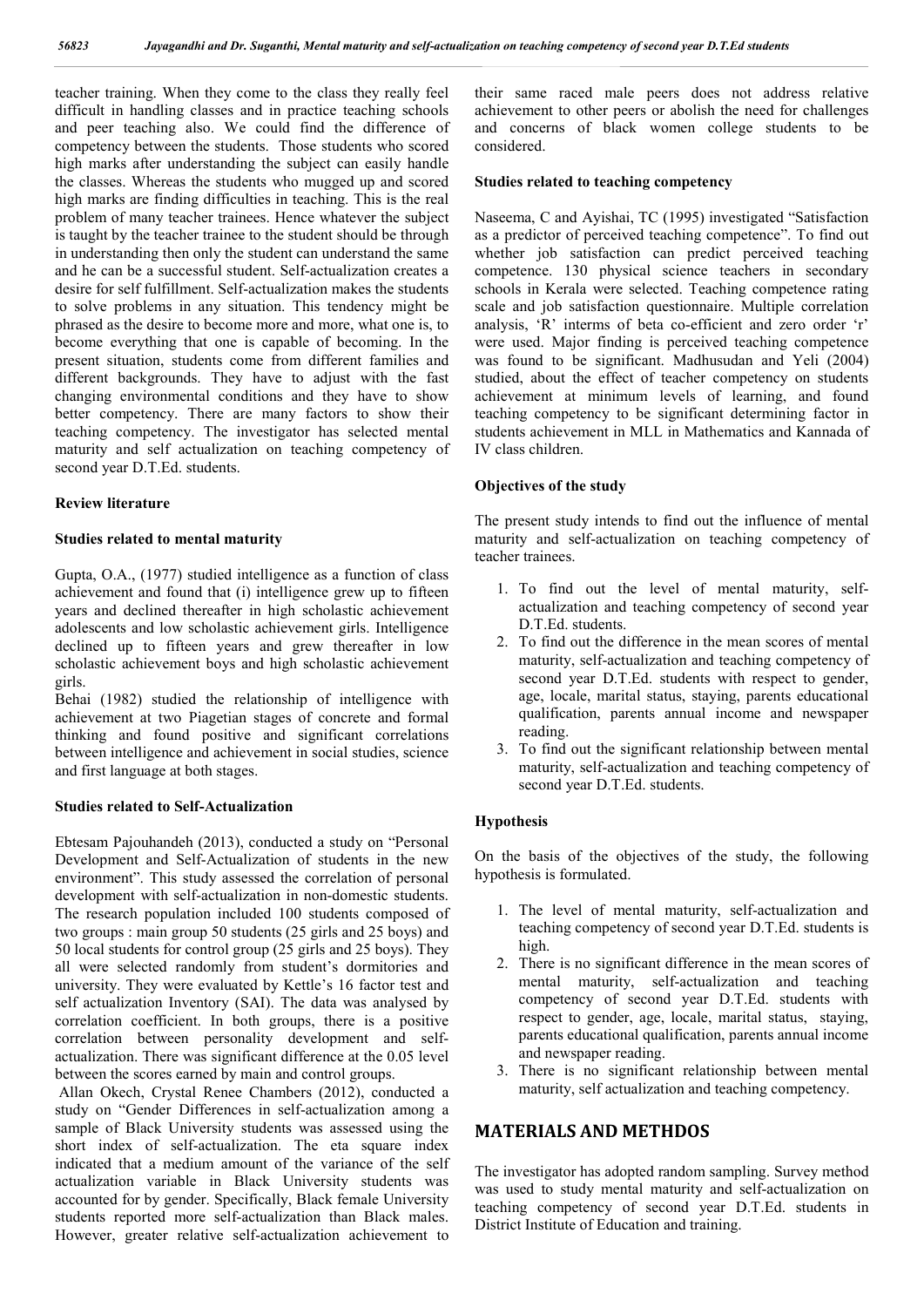**Hypothesis**

## **Sample**

Totally 72 second year teacher trainees were selected from District Institute of Education and training in Madurai district.

## **Tool**

- 1. Self-actualization inventory was developed by (Wilsow and Kneisl, 1983).
- 2. Mental maturity and teaching competency questionnaire were prepared by the investigator.

### **Data interpretation**

Data were collected using the questionnaire of mental maturity, self-actualization and teaching competency and analyses were done by using SPSS.

## **Data Analysis**

The collected data were analyzed using mean, standard deviation, significance test and correlation.

From the above table, the mental maturity of second year teacher trainees (72) were categorized under three levels such as low, moderate and high. Out of 72 teacher trainees 12 (16.67%) falls under low level mental maturity, 45 (62.50%) of them are in moderate level and 15 (20.83%) teacher trainees exhibited high level mental maturity. The self-actualization of second year teacher trainees (72) were categorized under three levels such as low, moderate and high. Out of 72 teacher trainees 11 (155.28%) falls under low level self-actualization, 49 (68.05%) of them are in moderate level and 12 (16.67%) teacher trainees exhibited high level self-actualization. The teaching competency of second year teacher trainees (72) were categorized under three levels such as low, moderate and high. Out of 72 teacher trainees 8 (11.11%) falls under low level teaching competency, 60 (83.33%) of them are in moderate level and 4 (5.55%) teacher trainees exhibited high level teaching competency.

**Table 1. Level of mental maturity, self-actualization and teaching competency of second year D.T.Ed. students in District Institute of Education and training**

|        |                     |    | Low           |    | Moderate      | High |       |
|--------|---------------------|----|---------------|----|---------------|------|-------|
| S. No. | Variables           | No | $\frac{0}{0}$ | No | $\frac{0}{0}$ | No   | $\%$  |
|        | Mental maturity     | っ  | 16.67         | 45 | 62.50         |      | 20.83 |
|        | Self-actualization  |    | 15.28         | 49 | 68.05         |      | 16.67 |
|        | Teaching competency |    |               | 60 | 83 33         |      | 5.55  |

| S.No | Category               | Group                   | N  | Mean | S.D.  | 't' value | Level of significance at 5% level |
|------|------------------------|-------------------------|----|------|-------|-----------|-----------------------------------|
| 1.   | Gender                 | Male                    | 16 | 188  | 0.500 | 1.231     | <b>NS</b>                         |
|      |                        | Female                  | 55 | 209  | 0.646 |           |                                   |
| 2.   | Age                    | $17 - 19$               | 44 | 209  | 0.603 | 0.836     | <b>NS</b>                         |
|      |                        | 19 $&$ above            | 26 | 196  | 0.662 |           |                                   |
| 3.   | Locale                 | Rural                   | 53 | 206  | 0.602 | 0.333     | <b>NS</b>                         |
|      |                        | Urban                   | 18 | 200  | 0.686 |           |                                   |
| 4.   | <b>Marital Status</b>  | Married                 | 11 | 218  | 0.603 | 0.811     | <b>NS</b>                         |
|      |                        | Unmarried               | 60 | 202  | 0.624 |           |                                   |
| 5.   | Residence              | Hostel                  | 30 | 210  | 0.607 | 0.669     | <b>NS</b>                         |
|      |                        | Day's scholar           | 41 | 200  | 0.632 |           |                                   |
| 6.   | Father's qualification | Illiterate              | 23 | 204  | 0.706 | 0.011     | <b>NS</b>                         |
|      |                        | Educated                | 48 | 204  | 0.582 |           |                                   |
| 7.   | Mother's qualification | Illiterate              | 33 | 200  | 0.707 | 0.533     | <b>NS</b>                         |
|      |                        | Educated                | 38 | 208  | 0.539 |           |                                   |
| 8.   | Annual income          | Below 25000 Above 25000 | 50 | 210  | 0.580 | 1.216     | <b>NS</b>                         |
|      |                        |                         | 21 | 190  | 0.700 |           |                                   |
| 9.   | Newspaper reading      | Regularly               | 33 | 206  | 0.659 | 0.231     | NS.                               |
|      |                        | Rarely                  | 38 | 203  | 0.592 |           |                                   |

#### **Table 2. Mean scores of mental maturity with respect to demographic variables**

 $NS$  - Non significant,  $S -$  Significant

|  |  | Table 3. Mean scores of self-actualization with respect to demographic variables |  |  |  |
|--|--|----------------------------------------------------------------------------------|--|--|--|
|  |  |                                                                                  |  |  |  |

| S. No | Category               | Group             | N  | Mean | S.D.  | 't' value | Level of significance at 5% level |
|-------|------------------------|-------------------|----|------|-------|-----------|-----------------------------------|
| 1.    | Gender                 | Male              | 17 | 206  | 0.556 | 0.370     | <b>NS</b>                         |
|       |                        | Female            | 55 | 200  | 0.577 |           |                                   |
| 2.    | Age                    | $17 - 19$         | 45 | 196  | 0.520 | 1.135     | <b>NS</b>                         |
|       |                        | 19 & above        | 26 | 212  | 0.653 |           |                                   |
| 3.    | Locale                 | Rural             | 54 | 193  | 0.578 | 2.343     | S                                 |
|       |                        | Urban             | 18 | 228  | 0.461 |           |                                   |
| 4.    | <b>Marital Status</b>  | Married           | 11 | 218  | 0.603 | 1.064     | <b>NS</b>                         |
|       |                        | Unmarried         | 61 | 198  | 0.562 |           |                                   |
| 5.    | Residence              | Hostel            | 30 | 187  | 0.507 | 1.889     | <b>NS</b>                         |
|       |                        | Day's scholar     | 42 | 212  | 0593  |           |                                   |
| 6.    | Father's qualification | Illiterate        | 23 | 212  | 0.653 | 1.135     | <b>NS</b>                         |
|       |                        | Educated          | 49 | 196  | 0.520 |           |                                   |
| 7.    | Mother's qualification | Illiterate        | 33 | 194  | 0.659 | 1.022     | <b>NS</b>                         |
|       |                        | Educated          | 39 | 208  | 0.480 |           |                                   |
| 8.    | Annual income          | Below 25000 Above | 51 | 194  | 0.580 | 1.713     | <b>NS</b>                         |
|       |                        | 25000             | 21 | 219  | 0.512 |           |                                   |
| 9.    | Newspaper reading      | Regularly         | 33 | 212  | 0.600 | 1.485     | <b>NS</b>                         |
|       |                        | Rarely            | 39 | 192  | 0.532 |           |                                   |

 $NS - Non significant,$   $S - Significant$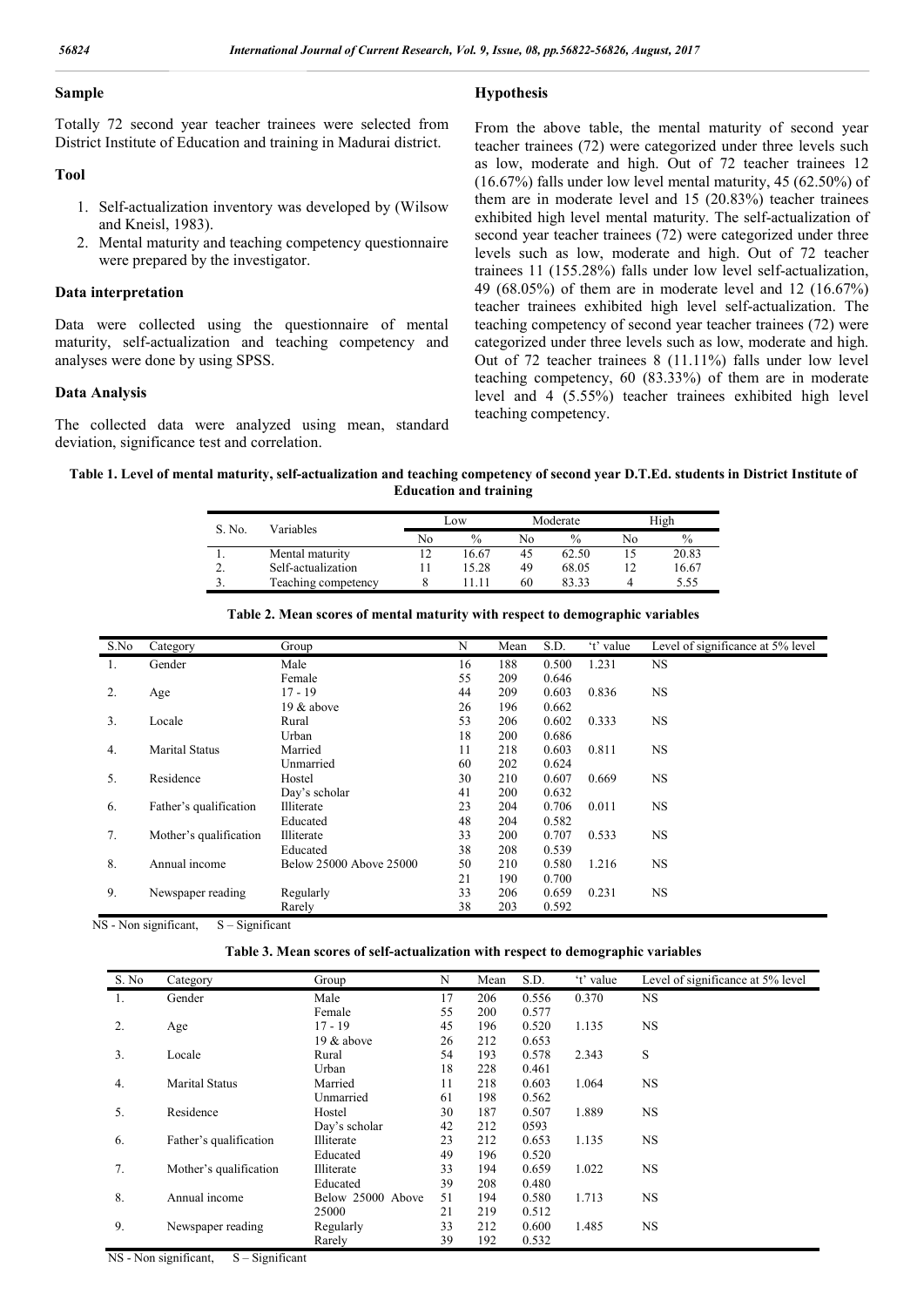Based on the results of statistical analysis as shown briefly in Table 1 above, above 45% of students have moderate level in mental maturity, self-actualization and teaching competency. From the above table shows that the calculated 't' values (1.231, 0.836, 0.333, 0.811, 0.669, 0.011, 0.533, 1.216, 0.231) are lesser than the table value (1.96). Hence the null hypothesis, "There is no significant difference in the mean scores of mental maturity of second year D.T.Ed. students with respect to gender, age, locality, marital status, staying, father's educational qualification, mother's educational qualification, parents annual income and newspaper reading" are accepted.

## **RESULTS**

- Most of the second year D.T.Ed. students have moderate level of mental maturity, self-actualization and teaching competency.
- There is no significant difference in the mean scores of mental maturity and teaching competency of second year D.T.Ed. students with respect to gender, age, locale, marital status, staying, parents educational qualification, parents annual income and newspaper reading.

| S. No. | Category               | Group                   | N  | Mean | S.D.  | 't' value | Level of significance at 5% level |
|--------|------------------------|-------------------------|----|------|-------|-----------|-----------------------------------|
| 1.     | Gender                 | Male                    | 17 | 188  | 0.332 | 0.097     | NS.                               |
|        |                        | Female                  | 55 | 189  | 0.315 |           |                                   |
| 2.     | Age                    | $17 - 19$               | 45 | 191  | 0.288 | 0.826     | <b>NS</b>                         |
|        |                        | 19 & above              | 26 | 185  | 0.368 |           |                                   |
| 3.     | Locale                 | Rural                   | 54 | 191  | 0.293 | 0.858     | <b>NS</b>                         |
|        |                        | Urban                   | 18 | 183  | 0.383 |           |                                   |
| 4.     | <b>Marital Status</b>  | Married                 | 11 | 191  | 0.302 | 0.228     | <b>NS</b>                         |
|        |                        | Unmarried               | 61 | 189  | 0.321 |           |                                   |
| 5.     | Residence              | Hostel                  | 30 | 187  | 0.346 | 0.501     | <b>NS</b>                         |
|        |                        | Day's scholar           | 42 | 190  | 0.297 |           |                                   |
| 6.     | Father's qualification | Illiterate              | 23 | 187  | 0.344 | 0.353     | <b>NS</b>                         |
|        |                        | Educated                | 49 | 190  | 0.306 |           |                                   |
| 7.     | Mother's qualification | Illiterate              | 33 | 182  | 0.392 | 1.695     | <b>NS</b>                         |
|        |                        | Educated                | 39 | 195  | 0.223 |           |                                   |
| 8.     | Annual income          | Below 25000 Above 25000 | 51 | 190  | 0.300 | 0.543     | <b>NS</b>                         |
|        |                        |                         | 21 | 186  | 0.359 |           |                                   |
| 9.     | Newspaper reading      | Regularly               | 33 | 188  | 0.331 | 0.247     | <b>NS</b>                         |
|        |                        | Rarely                  | 39 | 190  | 0.307 |           |                                   |

## **Table 4. Mean scores of teaching competency with respect to demographic variables**

NS - Non significant, S – Significant

**Table 5. Relationship between Mental maturity, Self-actualization and Teaching competency**

| Variables           | Mental maturity | Self-actualization | Teaching competency |
|---------------------|-----------------|--------------------|---------------------|
| Mental maturity     |                 | $0.512$ **         | 0.062               |
| Self-actualization  | $0.512**$       |                    | 0.087               |
| Teaching competency | 0.062           | $_{0.087}$         |                     |

\*\*. Correlation is significant at the 0.01 level (2-tailed). Table value-0.220

From the above table shows that the calculated 't' value (2.343) with respect to locale of students is greater than the table value (1.96). Hence the null hypothesis, "There is no significant difference in the mean scores of self-actualization of second year D.T.Ed. students with respect to locale" is rejected. From the above table shows that the calculated 't' values of other demo graphic variables (0.370, 1.135, 1.064, 1.889, 1.135, 1.022, 1.713, 1.485) are lesser than the table value (1.96). Hence the null hypothesis, "There is no significant difference in the mean scores of self-actualization of second year D.T.Ed. students with respect to gender, age, marital status, staying, mother's educational qualification, father's educational qualification, parents annual income and newspaper reading" are accepted. From the above table shows that the calculated 't' values of all demographic variables (0.097, 0.826, 0.858, 0.228, 0.501, 0.353, 1.695, 0.543, 0.247) are lesser than the table value (1.96). Hence the null hypothesis, "There is no significant difference in the mean scores of teaching competency of second year D.T.Ed. students with respect to gender, age, locality, marital status, staying, father's educational qualification, mother's educational qualification, parents annual income and newspaper reading" are accepted. There is a positive relationship among mental maturity, self-actualization and teaching competency of second year of D.T.Ed. students. But mental maturity and selfactualization have low correlation with teaching competency.

- There is no significant difference in the mean scores of self-actualization of second year D.T.Ed. students with respect to gender, age, marital status, staying, parents educational qualification, parents annual income and newspaper reading except locale variable.
- There is a positive correlation among mental maturity, self-actualization and teaching competency of second year D.T.Ed. students. But mental maturity and teaching competency have low correlation between them.

## **DISCUSSION**

The mean score (193) of rural teacher trainees is below and the mean score (228) of urban is above. Comparing both, the rural teacher trainees are lesser than the urban teacher trainees. This reveals that the teacher trainees of locality of urban teacher trainees got all the facilities available at home. For example they can be provided with system, newspaper, television and internet facilities. Those teacher trainees get the knowledge of browsing and updating their knowledge. They can easily get an opportunity to attend seminar and conference. So they can be able to acquire mental maturity, self-actualization and teaching competency in a better manner. The mean scores of mental maturity, self-actualization and teaching competency of second year D.T.Ed students with respect to Gender, Age, Locality,